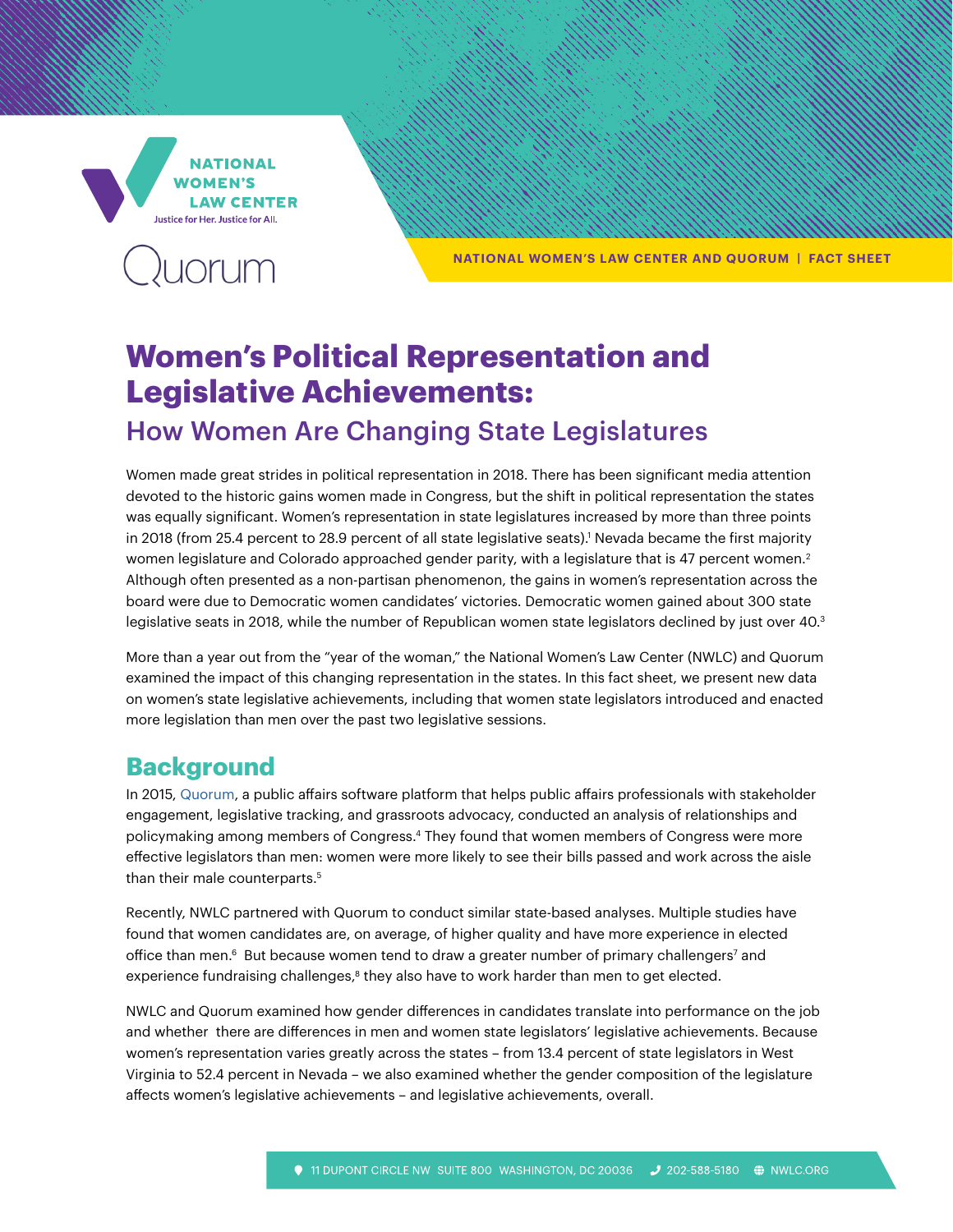## **Findings**

**Over the last two legislative sessions, women state legislators achieved more legislative victories than men. They**  introduced more bills\* and saw more of their legislation enacted than their male counterparts.<br>'



- **In 2018:** Women saw 3.6 of their introduced bills enacted; men saw 3.1 of their introduced bills enacted.
- **In 2019:** Women saw 5.6 of their introduced bills enacted; men saw 4.6 of their introduced bills enacted.

**Democratic women state legislators, in particular, achieved more legislative victories than any other group of legislators. In 2018 and 2019, Democratic women enacted more bills than Democratic men, Republican men, and Republican women.**



#### **Democratic women were the most likely group of legislators in 2019 to champion legislation that supports women and their families – and get that legislation passed.**

Democratic women more likely to introduce and enact bills on\*:

- Paid family leave
- Child care
- Sexual harassment
- Minimum wage

In 2018, Democratic women were more likely to introduce bills on child care, paid sick leave, sexual harassment, and the minimum wage. They were also more likely than Democratic men, Republican men, and Republican women to see their bills enacted on child care and sexual harassment.